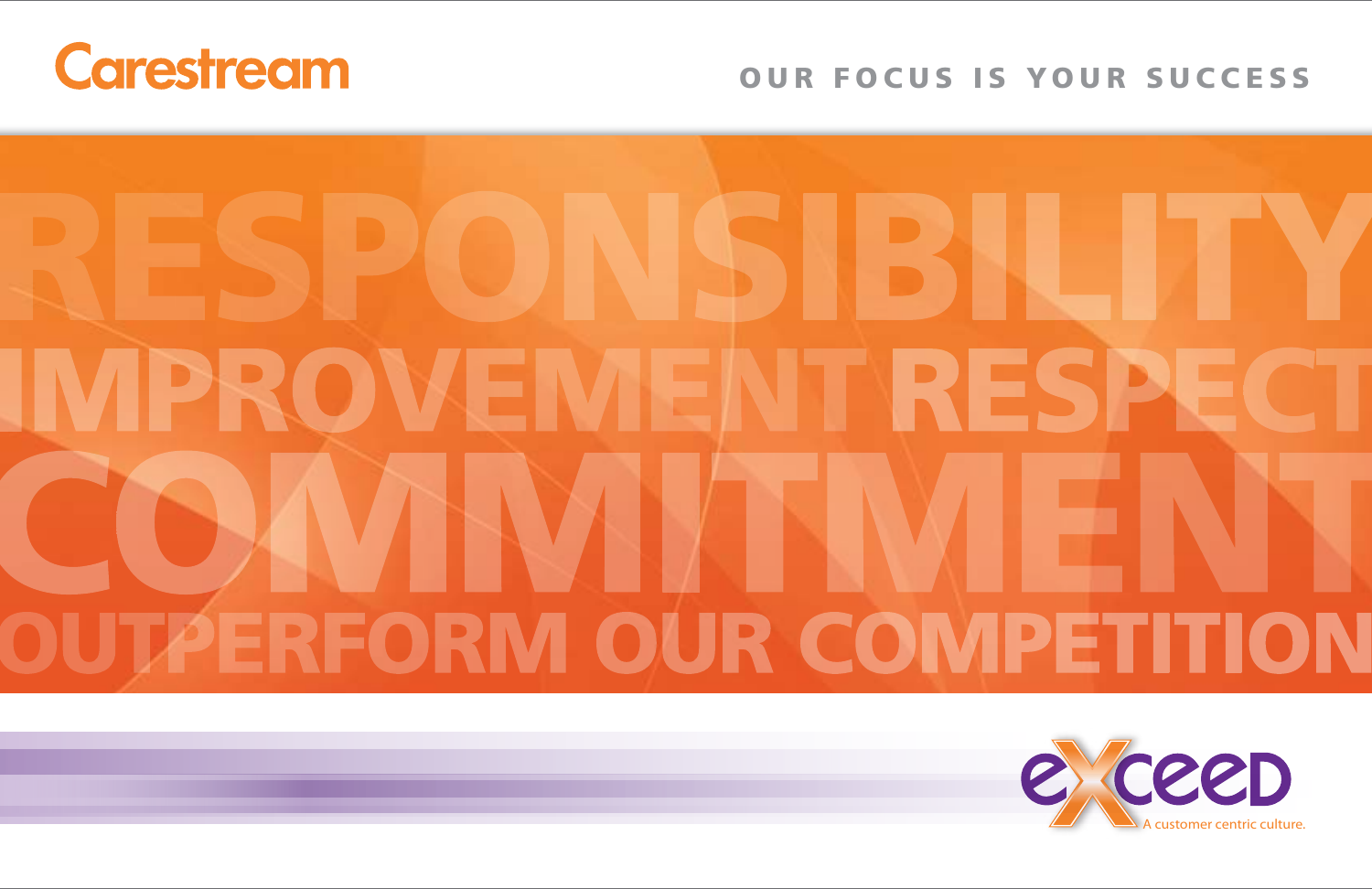## **AS OUR VALUED CUSTOMER, WE ARE COMMITTED TO YOUR SUCCESS.**

We strive to exceed your expectations and offer you the absolute best customer experience in the industry. Our employees make a personal commitment to the behaviors in this brochure. We call these behaviors our **eXceed Commitment**. Through consistent implementation of these behaviors we will create a customer centric culture that enables your success.

We share our eXceed Commitment so you know what you can expect from us. This brochure describes what it means to be a Customer Champion, someone who delivers the absolute best experience. When any of our Carestream Health team members demonstrate these behaviors in a way that exceeds your expectations, please let us know at **www.carestream.com/exceed**. This brochure also introduces the LEARN process for how we will respond if you have a concern or problem.

We are not yet where we want to be... we have opportunities to improve and we are committed to that effort. Your feedback is important to help us gauge how we are doing. If you feel we are not living up to our commitment, please let us know by contacting us at 1-877-5-eXceed. Representatives are available Monday-Friday, 8am-8pm ET.

I look forward to our continued relationship and to your success.

Kevin Hobert Chief Executive Officer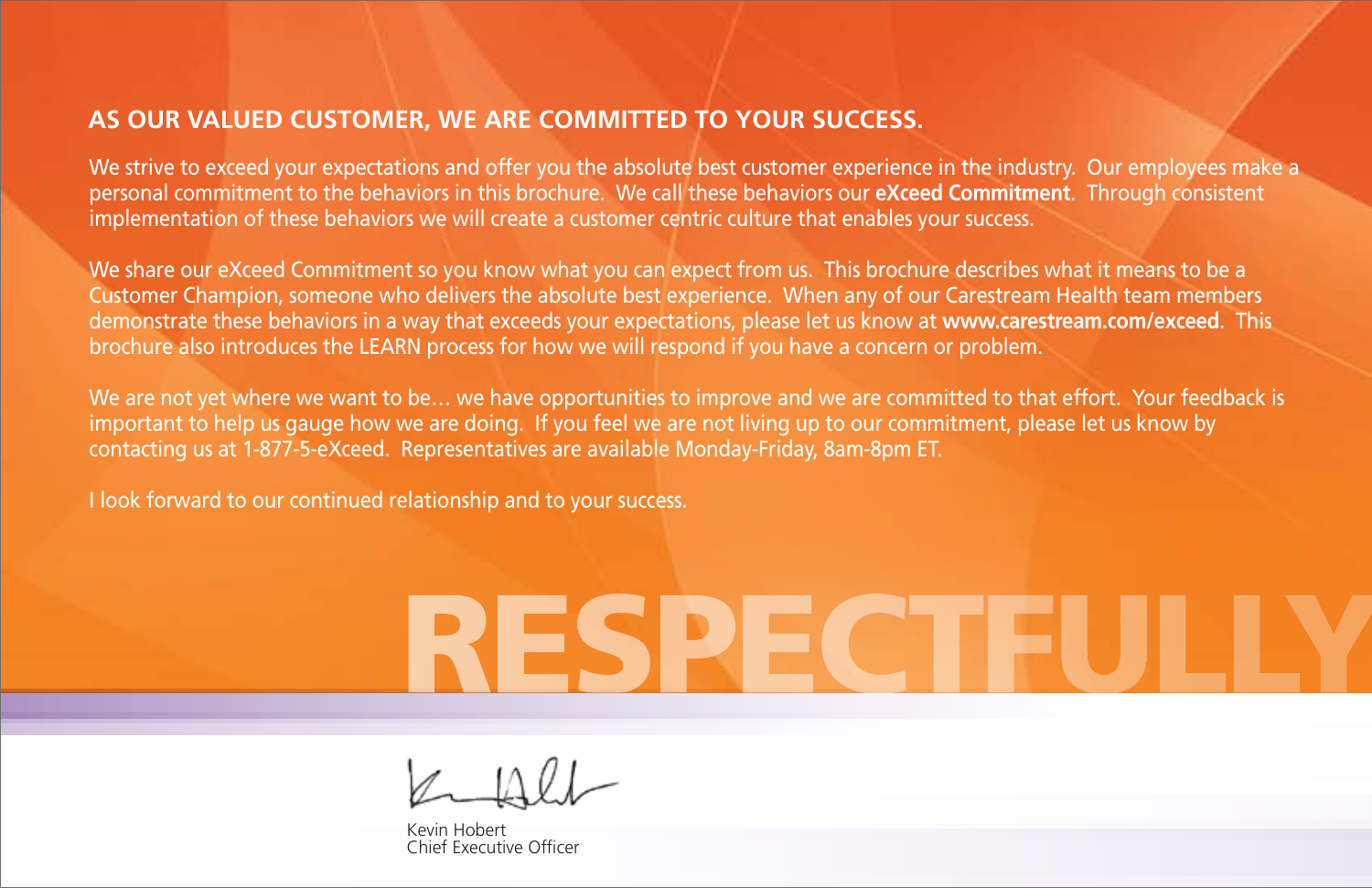WHEN YOU SUCCEED, WE SUCCEED AND SO WE ALIGN OUR EFFORTS TO ENABLE YOUR SUCCESS. THE EXCEED COMMITMENT IS ONE WAY THAT FORMALIZES OUR COMMITMENT TO YOUR SUCCESS. IT IS OUR RESPONSIBILITY TO MODEL THESE BEHAVIORS IN OUR DAILY WORK AND IN OUR INTERACTIONS WITH YOU.

The eXceed Commitment means being a CUSTOMER CHAMPION:

**HELPFUL** - We will be helpful to you at all times, and make decisions with your best interests in mind.

**EXCEED** - We will exceed your expectations in ways that are valuable to you, going the extra mile to ensure your experience is the absolute best it can be.

**RESPECT** - We will treat you with respect. We will explain issues clearly, listen to you and never talk down to you. We will maintain a professional appearance and use appropriate language in front of you.

**OUTSTANDING** - We will provide you outstanding performance, delivering you the best customer experience by working to our maximum potential — consistently demonstrating pride in our work.